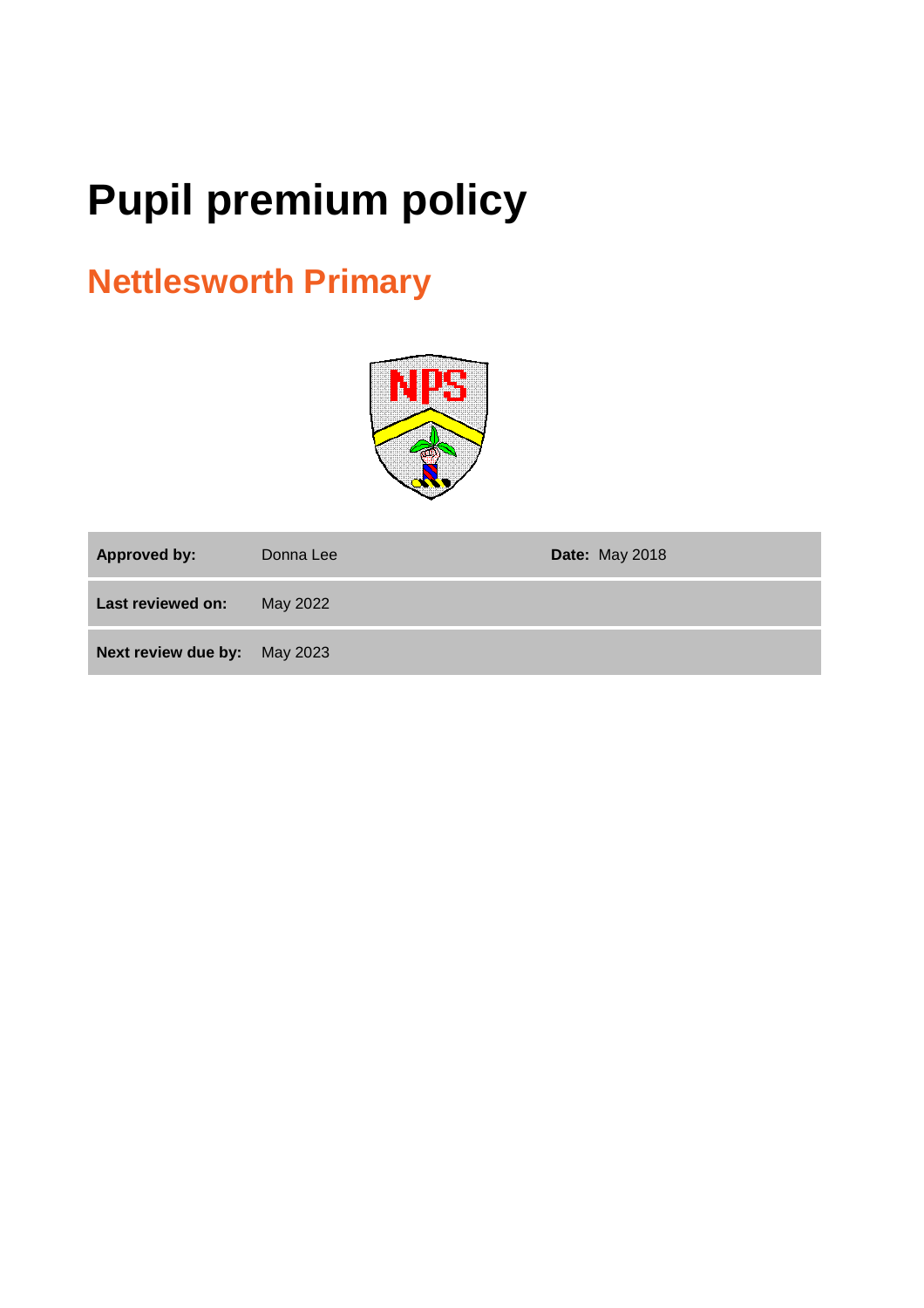## **Contents**

**…………………………………………………………………………………………………………………………….**

### **1. Aims**

This policy aims to:

- Provide background information about the pupil premium grant so that all members of the school community understand its purpose and which pupils are eligible
- Set out how the school will make decisions on pupil premium spending
- Summarise the roles and responsibilities of those involved in managing the pupil premium in school

## **2. Legislation and guidance**

This policy is based on the [pupil premium conditions of grant guidance \(2017-18\),](https://www.gov.uk/government/publications/pupil-premium-conditions-of-grant-2017-to-2018/pupil-premium-conditions-of-grant-2017-to-2018) published by the Education and Skills Funding Agency. It is also based on guidance from the Department for Education (DfE) on [virtual school heads' responsibilities concerning the pupil premium,](https://www.gov.uk/guidance/pupil-premium-virtual-school-heads-responsibilities) and the [service premium.](https://www.gov.uk/guidance/service-premium-information-for-schools)

In addition, this policy refers to the DfE's information on [what maintained schools must publish online.](https://www.gov.uk/guidance/what-maintained-schools-must-publish-online#pupil-premium)

## **3. Purpose of the grant**

The pupil premium grant is additional funding allocated to publicly funded schools to raise the attainment of disadvantaged pupils and support pupils with parents in the armed forces.

The school will use the grant to support these groups, which comprise pupils with a range of different abilities, to narrow any achievement gaps between them and their peers.

We also recognise that not all pupils eligible for pupil premium funding will have lower attainment than their peers. In such cases, the grant will be used to help improve pupils' progress and attainment so that they can reach their full potential.

## **4. Use of the grant**

*We make decisions on how to use the pupil premium in your school by:*

- *Consider the context of the school and the main challenges or barriers your pupils face, and list some of these if appropriate*
- *Use evidence to inform your decisions on pupil premium spending – for example, by using evidencebased research and resources from the [Education Endowment Foundation,](https://educationendowmentfoundation.org.uk/) and learning from what works in your school*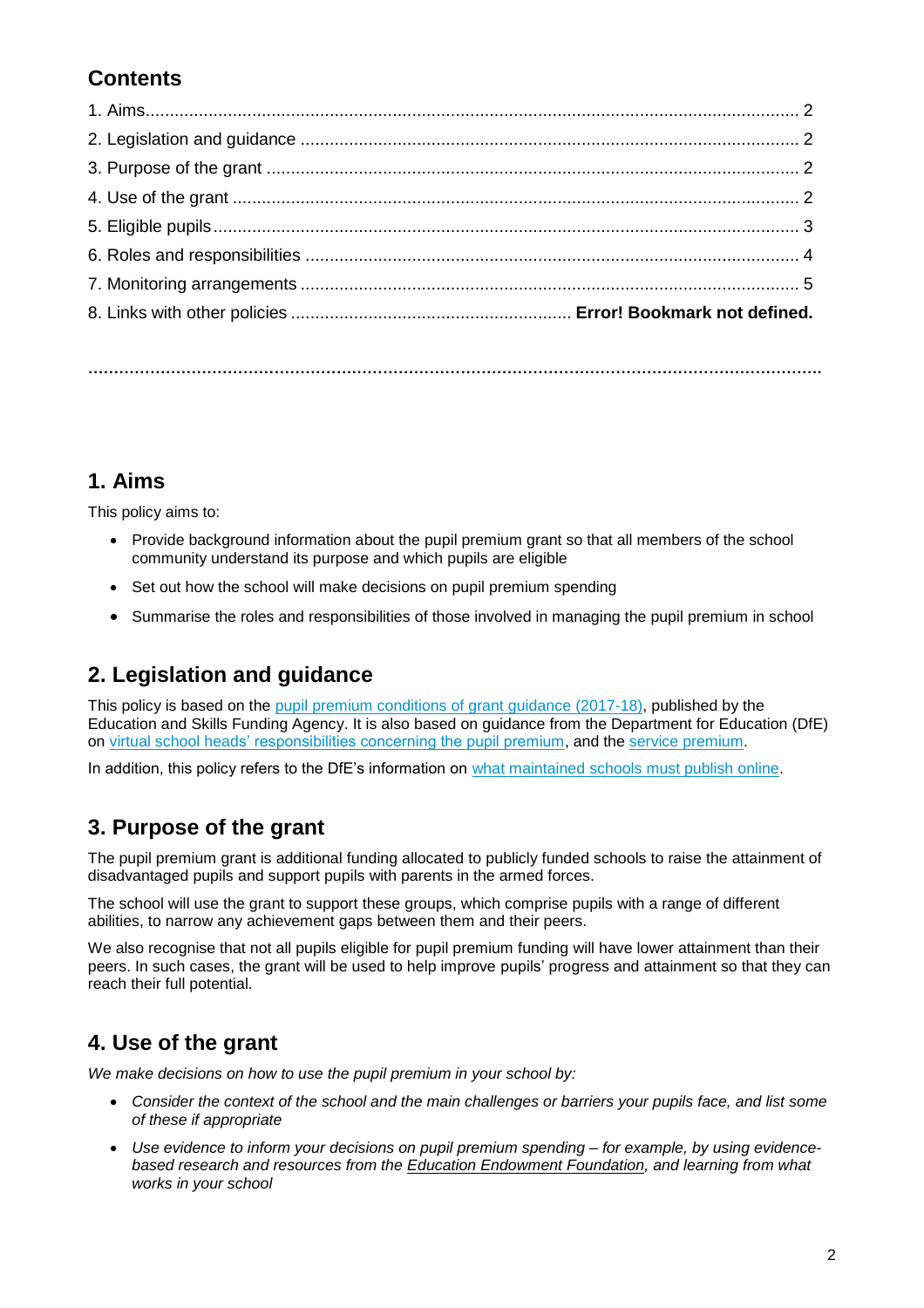- *Address a wide range of needs, and take group and individual needs into account*
- *Engage with parents to take their views on the needs of their child into account*

Some examples of how the school may use the grant include, but are not limited to:

- *Providing extra one-to-one or small-group support*
- *Employing extra teaching assistants*
- *Running catch-up sessions before or after school (for example, for children who need extra help with maths or literacy)*
- *Providing extra tuition where needed (for example, ahead of national assessments such as SATs*
- *Funding educational trips and visits*
- *Funding English classes for children who speak another language*

We will publish our strategy on the school's use of the pupil premium in each academic year on the school website, in line the DfE's requirements on what maintained schools must publish online.

Our pupil premium strategy is available on our school website.

We will publish information on the school's use of the pupil premium on the school website in line with the requirements set out in our funding agreement and the DfE's guidance on what academies should publish online.

Information on how the school uses the pupil premium is available on our school website

## **5. Eligible pupils**

The pupil premium is allocated to the school based on the number of eligible pupils in Reception to Year 6

Eligible pupils fall into the categories explained below.

#### **5.1 Ever 6 free school meals**

Pupils recorded in the most recent January school census who are known to have been eligible for free school meals at any point in the last 6 years (as determined by the DfE's latest conditions of grant guidance).

This includes pupils first known to be eligible for free school meals in the most recent January census.

It does not include pupils who received universal infant free school meals but would not have otherwise received free lunches.

#### **5.2 Looked after children**

Pupils who are in the care of, or provided with accommodation by, a local authority in England or Wales.

#### **5.3 Post-looked after children**

Pupils recorded in the most recent January census and alternative provision census who were looked after by an English or Welsh local authority immediately before being adopted, or who left local authority care on a special guardianship order or child arrangements order.

#### **5.4 Ever 6 service children**

Pupils:

- With a parent serving in the regular armed forces
- Who have been registered as a 'service child' in the school census at any point in the last 6 years (as determined by the DfE's latest conditions of grant guidance), including those first recorded as such in the most recent January census
- In receipt of a child pension from the Ministry of Defence because one of their parents died while serving in the armed forces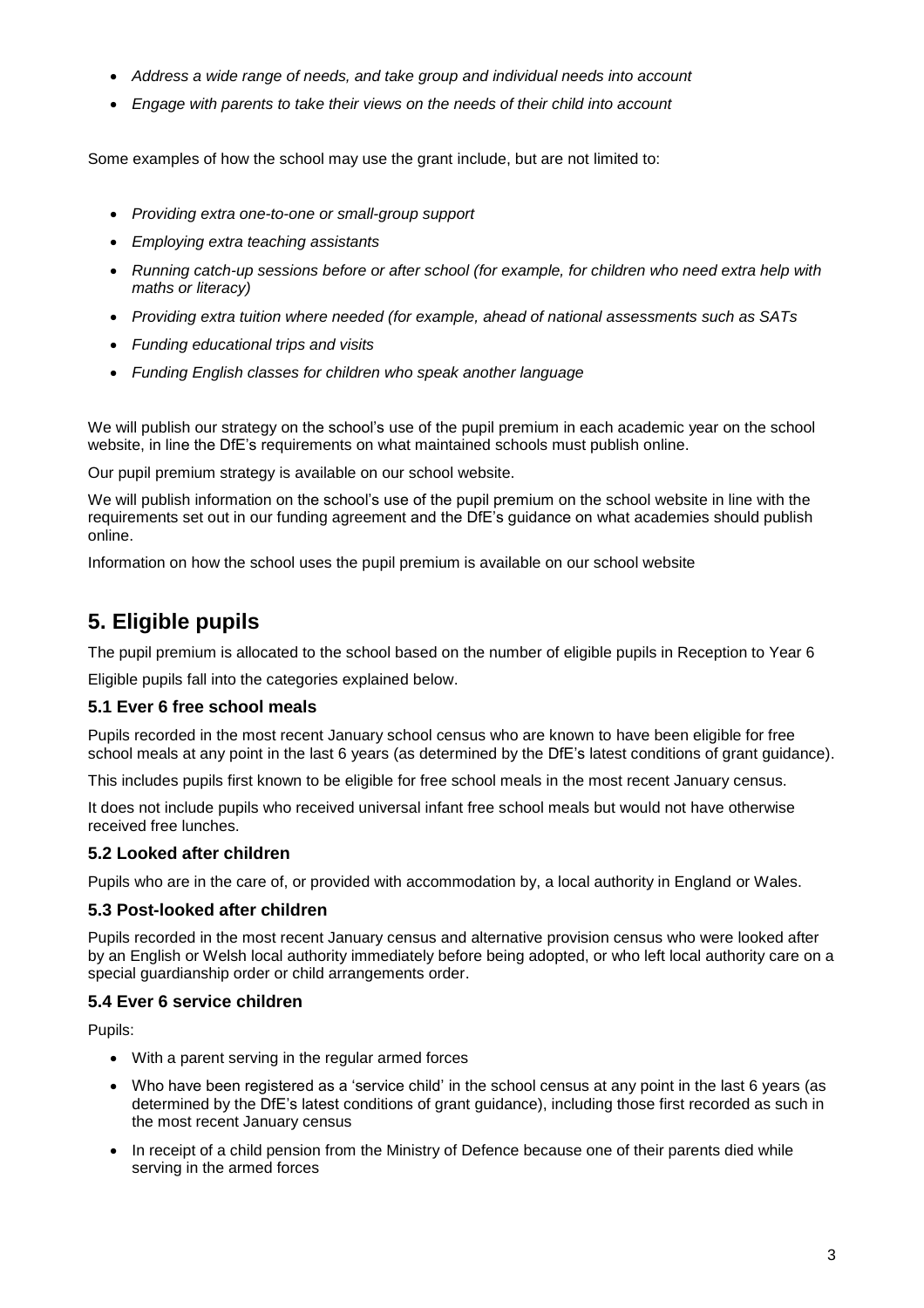## **6. Roles and responsibilities**

#### **6.1 Headteacher and senior leadership team**

The headteacher and senior leadership team are responsible for:

- Keeping this policy up to date, and ensuring that it is implemented across the school
- Ensuring that all school staff are aware of their role in raising the attainment of disadvantaged pupils and supporting pupils with parents in the armed forces
- Planning pupil premium spending and keeping this under constant review, using an evidence-based approach and working with virtual school heads where appropriate
- Monitoring the attainment and progress of pupils eligible for the pupil premium to assess the impact of the school's use of the funding
- Reporting on the impact of pupil premium spending to the governing board on an ongoing basis
- Publishing the school's pupil premium strategy on the school website each academic year, as required by the DfE
- Providing relevant training for staff, as necessary, on supporting disadvantaged pupils and raising attainment

#### **6.2 Governors**

The governing board is responsible for:

- Holding the headteacher to account for the implementation of this policy
- Ensuring the school is using pupil premium funding appropriately, in line with the rules set out in the conditions of grant
- Monitoring the attainment and progress of pupils eligible for the pupil premium, in conjunction with the headteacher, to assess the impact and effectiveness of the school's use of the funding
- Monitoring whether the school is ensuring value for money in its use of the pupil premium
- Challenging the headteacher to use the pupil premium in the most effective way
- Setting the school's ethos and values around supporting disadvantaged members of the school community

#### **6.3 Other school staff**

All school staff are responsible for:

- Implementing this policy on a day-to-day basis
- Setting high expectations for all pupils, including those eligible for the pupil premium
- Identifying pupils whose attainment is not improving in response to interventions funded by the pupil premium, and highlighting these individuals to the senior leadership team
- Sharing insights into effective practice with other school staff

#### **6.4 Virtual school heads**

Virtual school heads are responsible for managing pupil premium funding for children looked after by a local authority, and allocating it to schools. Their responsibilities include, but are not limited to:

- Identifying the eligible looked after children and informing the local authority
- Making sure methods for allocating and spending ensure that looked after children benefit without delay
- Working with each looked after child's educational setting to put together a personal education plan, agree how pupil premium funding will be spent to the meet the need identified in this plan, and ensure the funding is spent in this way
- Demonstrating how pupil premium funding is raising the achievement of looked after children

Virtual school heads are in charge of promoting the educational achievement of all the children looked after by the local authority they work for.